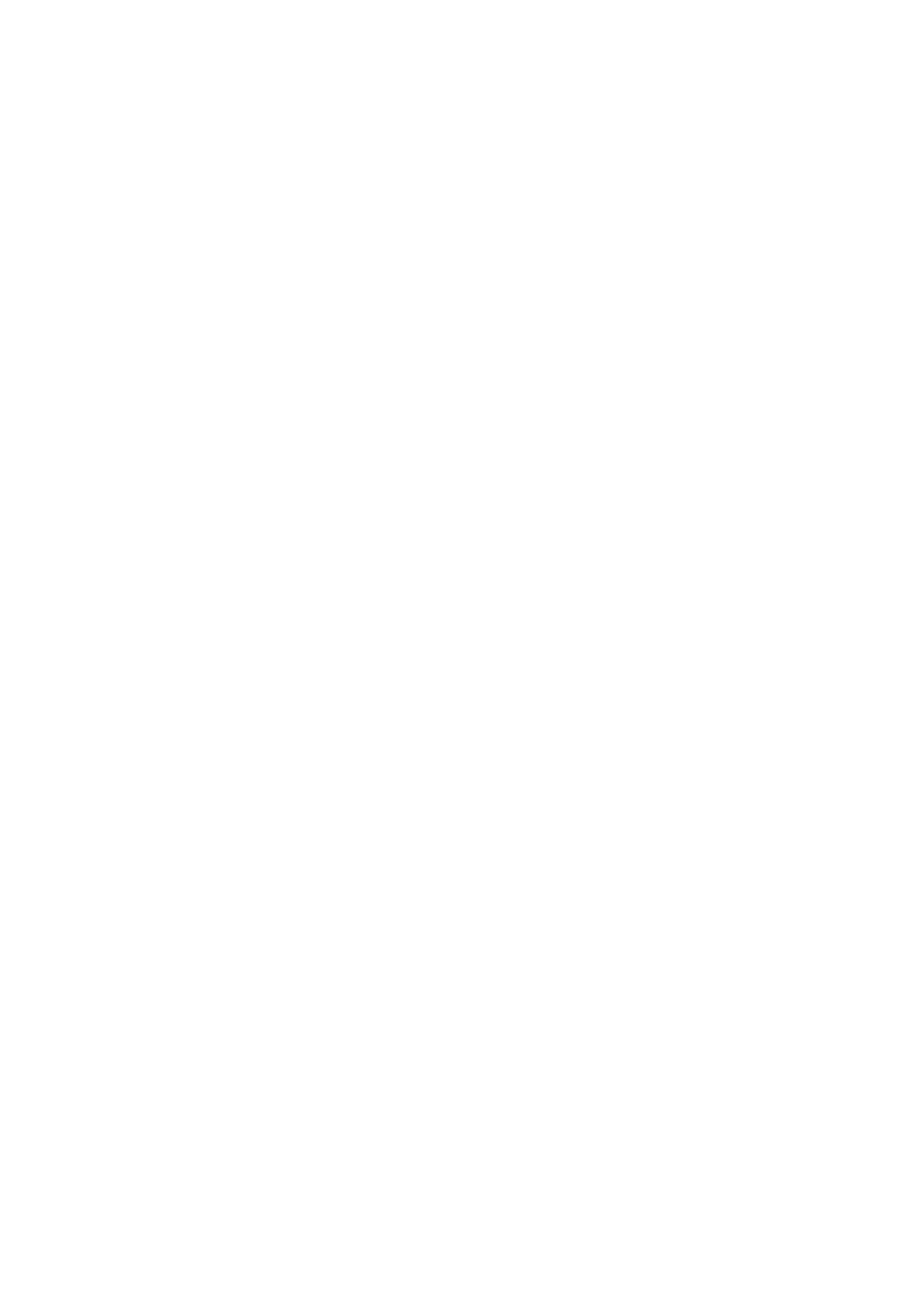## **Actors Think Tank Special Edition with Brad Ingelsby Friday, August 13, 2021**

Friday, August 13, 2021, was a special edition of the Actors Think Tank with writer of the Mare of Easttown, Brad Ingelsby, a native of Philadelphia. Ingelsby's Philadelphia roots, as well as, other places he has encountered, are a big part of his writing.

Per Rich Henkels to Ingelsby, the actors of Actors Think Tank (ATT) slates represent who we are. Each ATT member slated. Per Ingelsby, the slates were wonderful . He admires that actors can slate daily to put themselves out there versus being a writer. Ingelsby said the slates showed great personalities. He commented on having grown up near Argyle Road in Philadelphia. ATT's Tyler McKenzie said he is working with Ingelsby's cousin in Orlando, FL, a cousin whom he could not recall.

When asked about the impact of the Mare of Easttown, Ingelsby said the screenplays he now receives daily are overwhelming. Ingelsby's dad gives his contact information out freely which contributes to the excessive number of materials he receives. Ingelsby said they were still editing Mare of Easttown when the show aired. He said you never know the impact a show will have. Ingelsby said he was happy to tell the story of his hometown and grateful for the overwhelming response.

Ingelsby was asked to explain what "in the weeds" means to a writer. He explained that for a movie it means to write the movie and send it to a director who may or may not be on set, depending on the director. For a television show, however, it means being on set daily, being there for pre and post production, and to edit. It is more intense. Ingelsby said he writes alone, then expands when the cast, crew and all who work on the project get involved and then edits alone. The project is lonely at the beginning and the end.

Regarding when to ask for help, Henkels asked Ingelsby if it is a gut instinct after spending so much time on the project. Ingelsby said it is a judgment call. Certain people you trust for their honest opinion and who this is varies from project to project. The help can come early or late in the project. Some actors he can trust with the script in advance and others not. Ingelsby uses one producer all the time. What he does with the project depends on the person, however, he needs someone he can trust.

When asked how attending the American Film Institute (AFI) reinforced his goals, Ingelsby said after graduating from Villanova University with a degree in Marketing, he attended AFI. AFI gave him an introduction to screenwriting and taught him structure. Ingelsby said he had no writing program when enrolling at AFI. He was using Microsoft WORD to write. AFI has intense workshops that taught Ingelsby how to write and develop a daily routine. He said AFI was an amazing two years.

When asked if he uses the skills learned at Villanova in his writing career, Ingelsby said the marketing degree is useful because he has to sell the script each time; he has to have an awareness of marketing demands; he needs investors; and has to use the business side of his brain. Ingelsby's assistant, Nicole explained that on a day to day basis, she receives the screenplays. Nicole knows the stories Ingelsby wants to tell, so she reads the stories to determine if they are a good fit for Ingelsby. If it does not fit at the time, she may hold it for a future project.

Henkels asked Ingelsby to discuss structure. Ingelsby said he had to restructure some scenes in the Mare of Easttown. He said you have to know that things change in editing. Editing shows what